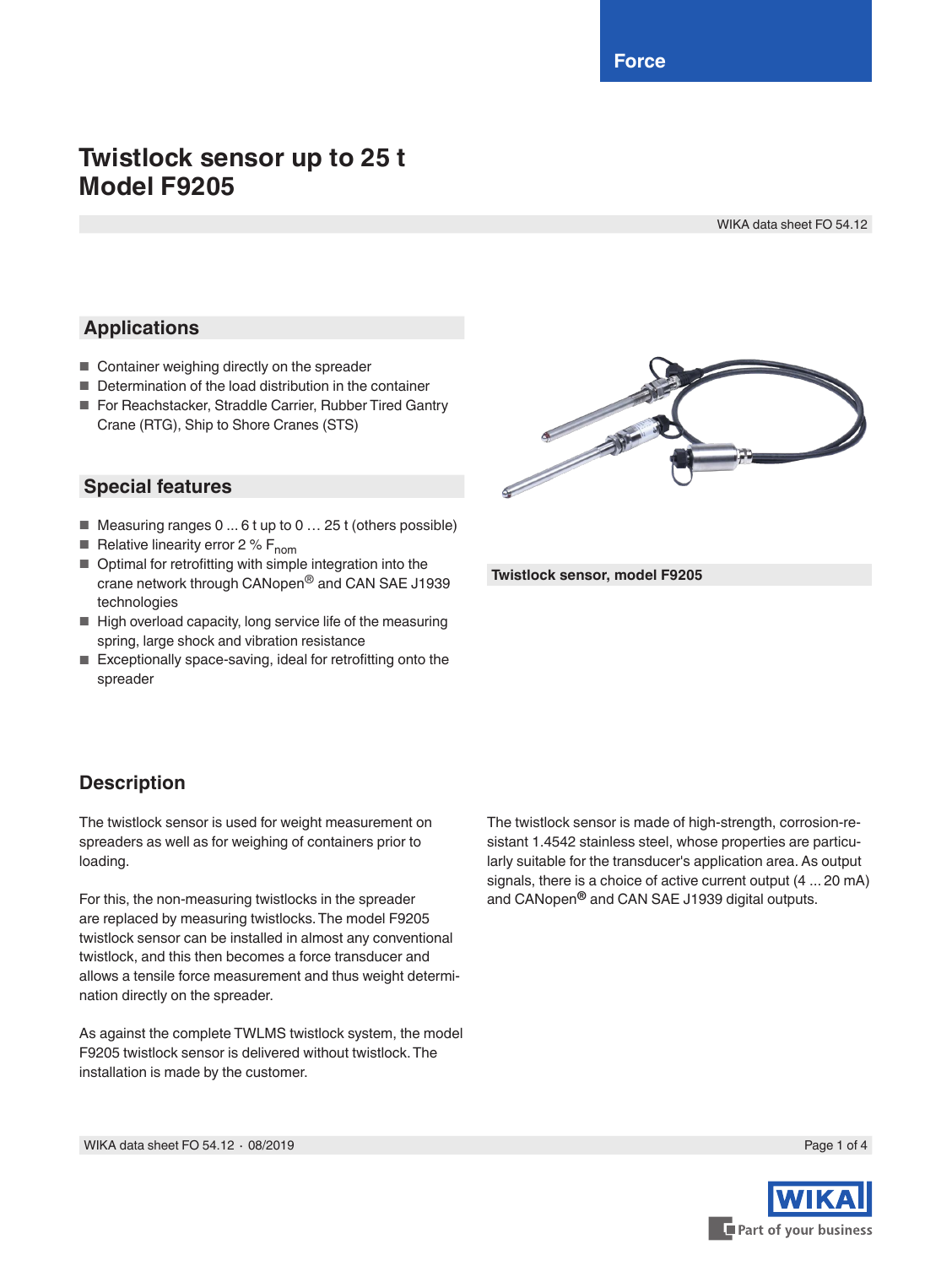## **Specifications per VDI/VDE/DKD 2638**

| <b>Model F9205</b>                                                                                       |                                                                              |  |
|----------------------------------------------------------------------------------------------------------|------------------------------------------------------------------------------|--|
| Rated load F <sub>nom</sub>                                                                              | up to 25 t (others on request)                                               |  |
| Relative linearity error d <sub>lin</sub>                                                                | $±2\%F_{nom}$                                                                |  |
| Relative span in unchanged mounting<br>situation b <sub>ra</sub>                                         | 0.2 % $F_{\text{nom}}$                                                       |  |
| Temperature effect on the zero signal $TK_0$                                                             | $\leq \pm 0.35$ %/10 K                                                       |  |
| Temperature effect on the characteristic<br>value $TK_C$                                                 | $\leq \pm 0.2$ %/10 K                                                        |  |
| Limit force $F_1$                                                                                        | 150 % $F_{\text{nom}}$                                                       |  |
| <b>Breaking force FR</b>                                                                                 | depending on twistlock                                                       |  |
| Rated displacement s <sub>nom</sub>                                                                      | $< 0.1$ mm                                                                   |  |
| Material of the measuring body                                                                           | 1.4542 stainless steel, ultrasonically tested 3.1 material                   |  |
| Rated temperature range $B_{T, nom}$                                                                     | $-20+60 °C$                                                                  |  |
| Service temperature range $B_{T, G}$                                                                     | $-40+60$ °C                                                                  |  |
| Storage temperature range $B_{T,S}$                                                                      | $-40+60$ °C                                                                  |  |
| <b>Electrical connection</b>                                                                             | Circular connector M12 x 1, 4-pin, / CANopen <sup>®</sup> 5-pin              |  |
| Output signal (rated characteristic value)<br>$C_{nom}$                                                  | 4  20 mA, 3-wire<br><b>CAN SAE J1939</b><br>CANopen <sup>®1)</sup>           |  |
| <b>Supply voltage</b>                                                                                    | DC 10  30 V for current output<br>DC 9 $\dots$ 36 V for CANopen <sup>®</sup> |  |
| Load                                                                                                     | $\leq$ (UB - 10 V)/0.024 A for current output                                |  |
| <b>Response time</b>                                                                                     | $\leq$ 2 ms (within 10 % to 90 % F <sub>nom</sub> ) <sup>2)</sup>            |  |
| Ingress protection (per IEC/EN 60529)                                                                    | IP <sub>67</sub>                                                             |  |
| <b>Vibration resistance</b><br>(to DIN EN 60068-2-6)<br>(to DIN EN 60068-2-27)<br>(to DIN EN 60068-2-29) | 20 g, 10  2,000 Hz<br>100 <sub>g</sub><br>40 <sub>g</sub>                    |  |
| <b>Wiring protection</b>                                                                                 | Reverse polarity, overvoltage and short-circuit resistance                   |  |
| Interference emission                                                                                    | EN 55025                                                                     |  |
| <b>Immunity</b>                                                                                          | EN 45501                                                                     |  |

1) Protocol in accordance with CiA 301, instrument profile 404, communication service LSS (CiA 305). 2) Other response times possible upon request.<br>CANopen® and CiA® are registered community trademarks of CAN in Automation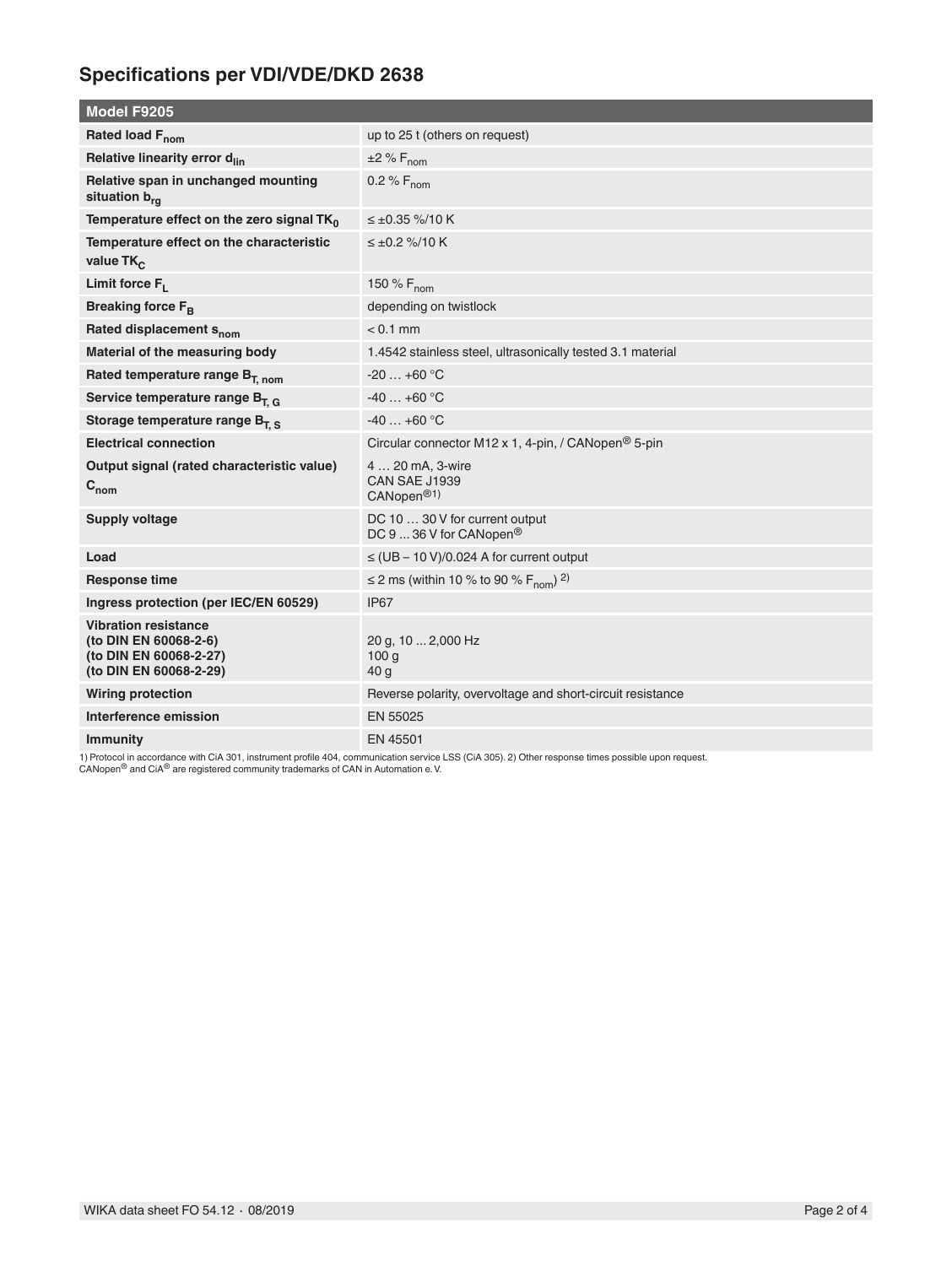



**Hole pattern for the twistlock** for the installation of the twistlock sensor